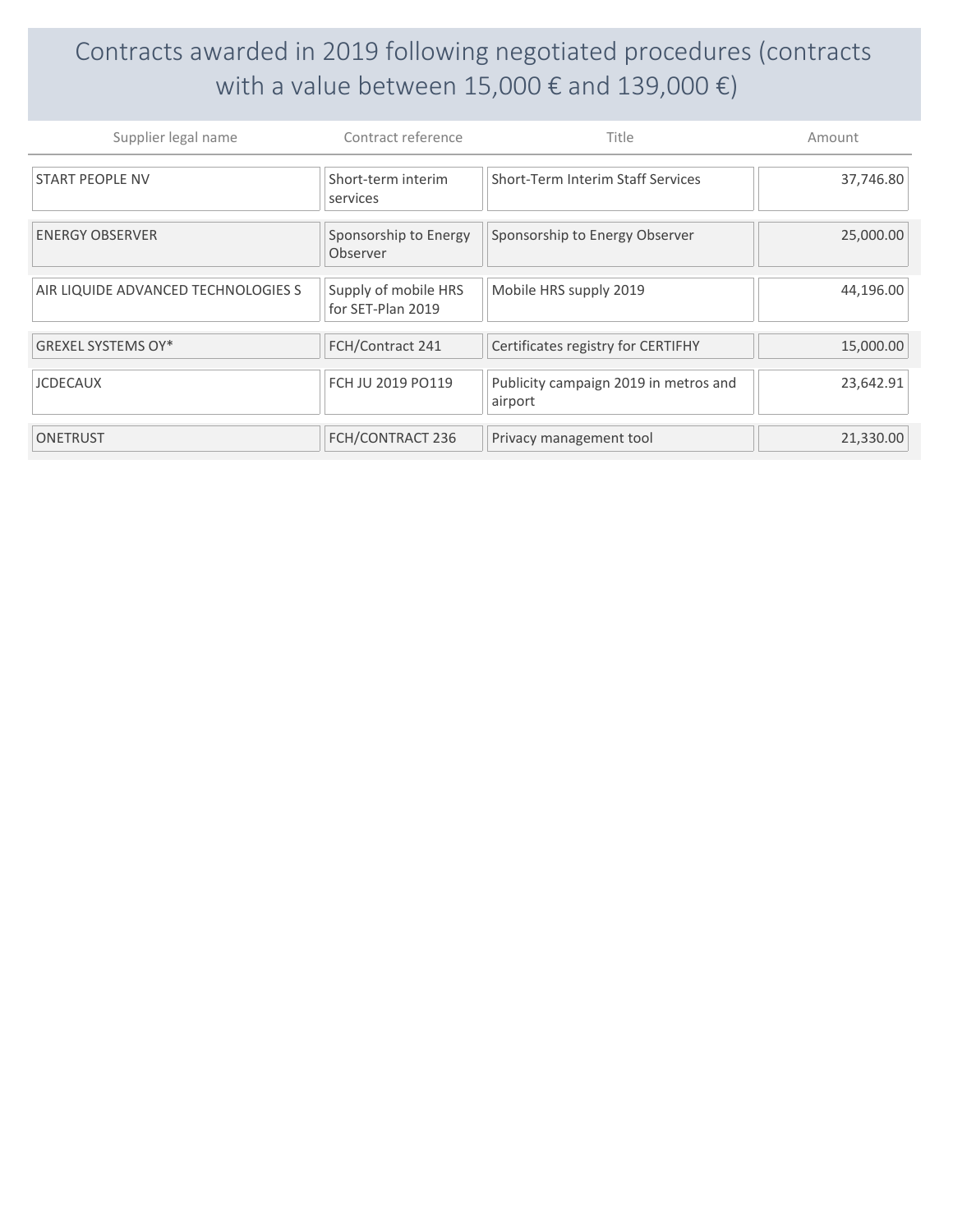## Specific contracts awarded in 2019 under FCH 2 JU and inter-Joint Undertaking framework contracts

| Supplier legal name         | Framework contract reference number                            | Amount     |
|-----------------------------|----------------------------------------------------------------|------------|
| <b>HASYL SPRL</b>           | FCH JU-2016-058                                                | 207.34     |
| <b>GUSTO COMMUNICATIONS</b> | FCH JU-2016-058                                                | 22,823.52  |
| EUROPEAN SERVICE NETWORK SA | FCH/Contract 227                                               | 44,536.00  |
| TEAM WORK*                  | FCH/Contract 243 (Event organisation)                          | 189,675.00 |
| <b>REALDOLMEN NV</b>        | FCH/Contract/204 (specific contract amount<br>covers all 6 JUs | 675,726.65 |